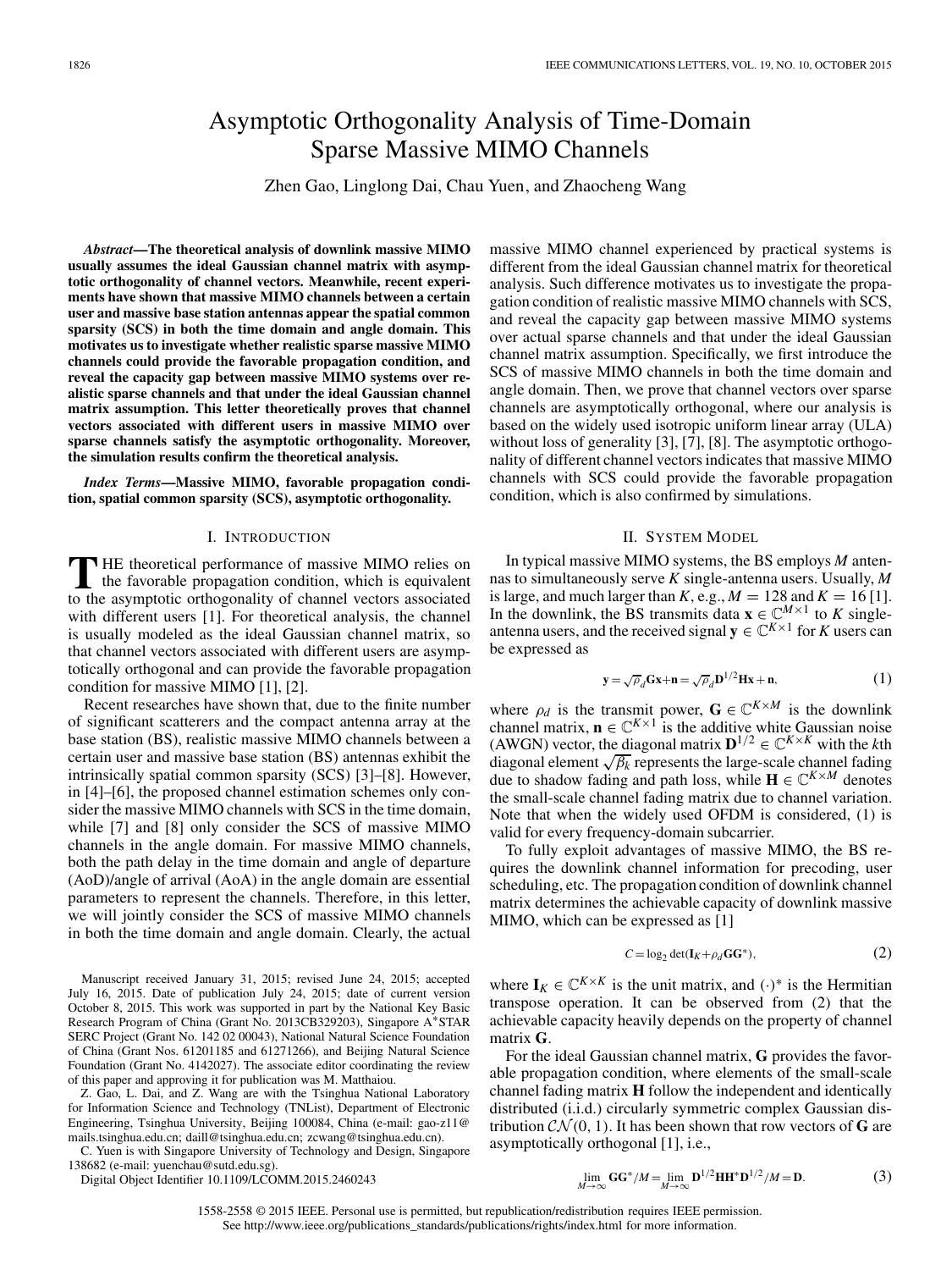Under such ideal Gaussian channel matrix assumption, the available capacity has the simple asymptotic form as follows:

$$
\log_2 \det(\mathbf{I}_K + \rho_d \mathbf{G} \mathbf{G}^*) \stackrel{M \gg K}{\approx} \sum_{k=1}^K \log_2(1 + \rho_d M \beta_k). \tag{4}
$$

Such favorable propagation condition can ensure that the interuser interference vanishes when  $M \to \infty$  [1]. Accordingly, the superiority of massive MIMO in spectral efficiency can be guaranteed. For practical massive MIMO with a finite *M*, the favorable propagation condition indicates that the condition number of **G** should be as small as possible [1].

# III. ASYMPTOTIC ORTHOGONALITY ANALYSIS FOR MASSIVE MIMO CHANNELS WITH SCS

#### *A. Massive MIMO Channels With SCS*

Due to the finite number of significant scatterers, for the time-domain channel impulse response (CIR), the majority of channel gains are concentrated on a small number of channel taps although the delay spread can be large in typical wireless communication systems [3]. The sparse downlink time-domain CIR between the *k*th user and the *m*th BS antenna can be expressed as [4]

$$
h_{km}(t) = \sum_{s_{km}}^{S_{km}} \alpha_{km}^{s_{km}} \delta\left(t - \tau_{km}^{s_{km}}\right), \ S_{km} \ll \tau_{\text{max}} f_s,\tag{5}
$$

where  $\alpha_{km}^{s_{km}}$  and  $\tau_{km}^{s_{km}}$  are the *s<sub>km</sub>*th path gain and path delay, respectively,  $S_{km}$  is the number of resolvable multipaths,  $\tau_{\text{max}}$ is the maximum delay spread,  $f_s$  is the system bandwidth, and  $\tau_{\text{max}} f_s$  is the normalized maximum delay spread.

Moreover, there are measurements showing that time-domain CIRs between different co-located BS antennas and a certain user share very similar path delays [1], i.e.,  $s_{km} = s_k$  and  $S_{km} = S_k$ , for  $0 \le m \le M - 1$ . This is because the scale of the compact antenna array at the BS is small compared with the large distance of signal transmission, which leads to the fact that channels of different transmit-receive antenna pairs share very similar scatterers. The inherent sparsity of time-domain massive MIMO channels discussed above is referred to as the *SCS in the time domain*.

Furthermore, for a certain multipath from one scatterer, the AoD seen from *M* antennas at the BS are very similar, which is referred to as the *SCS in the angle domain* of massive MIMO channels [3], [7], [8]. Due to such SCS in the angle domain, the path gains associated with *M* antennas via the  $s_k$ th scatterer can be expressed as the steering vector, i.e.,

$$
\begin{bmatrix}\n\alpha_{k0}^{s_{k0}}, \alpha_{k1}^{s_{k1}}, \cdots, \alpha_{k(M-1)}^{s_{k(M-1)}} \\
= \alpha_{k}^{s_{k}}\n\begin{bmatrix}\n1, e^{j\frac{2\pi d \sin(\theta_{k}^{s_{k}})}{\lambda}}, e^{j\frac{2\pi 2d \sin(\theta_{k}^{s_{k}})}{\lambda}}, \cdots, e^{j\frac{2\pi (M-1)d \sin(\theta_{k}^{s_{k}})}{\lambda}\n\end{bmatrix},\n\end{bmatrix},
$$
\n(6)

where the isotropic ULA with the antenna spacing *d* is considered without loss of generality,  $\alpha_{k0}^{s_{k0}} = \alpha_k^{s_k}$  is the path gain of the first ( $m = 0$ ) BS antenna,  $\theta_k^{s_k}$  is the AoD of the  $s_k$ <sup>th</sup> propagation path, and  $\lambda$  denotes the wavelength.

The channel model with SCS in both the time domain and angle domain is different from the ideal Gaussian channel matrix with the inherent favorable propagation condition widely used for theoretical analysis. This motivates us to investigate whether the realistic sparse massive MIMO channels meet the favorable propagation condition, and reveal the capacity gap between massive MIMO over realistic sparse channels and that under the ideal Gaussian channel matrix assumption.

#### *B. Asymptotic Orthogonality Analysis*

According to (5), the channel frequency response over the *n*th subcarrier, denoted by *gkm*[*n*], can be expressed as

$$
g_{km}[n] = \sum_{s_{km}=1}^{S_{km}} \alpha_{km}^{s_{km}} \exp\left(-\frac{j2\pi n f_s \tau_{km}^{s_{km}}}{N}\right)
$$
  
= 
$$
\sum_{s_{km}=1}^{S_{km}} \alpha_{km}^{s_{km}} \exp\left(-j2\pi \gamma_n \tau_{km}^{s_{km}}\right), 1 \le n \le N,
$$
 (7)

where *N* is the size of the OFDM symbol and  $\gamma_n = nf_s/N$ .

Eq. (7) builds the connection between time-domain massive MIMO channels and frequency-domain channel matrix. For multi-user MIMO-OFDM systems, *gkm*[*n*] is the element of the *k*th row and the *m*th column in the channel matrix  $G[n]$  over the *n*th subcarrier (see **G** in Eq. (1)). Here  $\mathbf{G}[n] = [(\mathbf{g}_1[n])^T$ ,  $(\mathbf{g}_2[n])^T, \cdots, (\mathbf{g}_K[n])^T]^T$  and  $\mathbf{g}_k[n]=[g_{k1}[n], g_{k2}[n], \cdots, g_{kM}[n]].$ Based on (7), we will investigate the asymptotic orthogonality of row vectors of the frequency-domain channel matrix over sparse massive MIMO channels.

Due to the SCS in the angle domain as shown in (6), for the *sk*th propagation path, the path gain associated with the *m*th BS antenna  $\alpha_{km}^{s_{km}}$  can be expressed as

$$
\alpha_{km}^{s_{km}} = \alpha_k^{s_k} e^{j2\pi m d \sin\left(\theta_k^{s_k}\right)/\lambda}, 0 \le m \le M - 1.
$$
\n(8)

Furthermore, due to the SCS in the time domain, under the far field assumption, the corresponding path delay of the *m*th BS antenna via the  $s_k$ th scatterer can be expressed as [4]

$$
\tau_{km}^{s_{km}} = \tau_k^{s_k} + md \sin\left(\theta_k^{s_k}\right) / c, 0 \le m \le M - 1,\tag{9}
$$

where  $\tau_k^{s_k}$  is the path delay of the first ( $m = 0$ ) BS antenna, and *c* is the velocity of electromagnetic waves.

Consequently, by substituting (8) and (9) into (7), we have

$$
g_{km}[n] = \sum_{s_k=1}^{S_k} \alpha_k^{s_k} e^{j2\pi \frac{md \sin(\theta_k^{s_k})}{\lambda}} (1 - \frac{\lambda \gamma_n}{c})^{-j2\pi \gamma_n \tau_k^{s_k}}
$$
  
= 
$$
\sum_{s_k=1}^{S_k} \alpha_k^{s_k} e^{j2\pi \frac{md \sin(\theta_k^{s_k})}{\lambda}} (1 - \frac{\lambda \gamma_n}{c})_{\mu_{nk}^{s_k}},
$$
(10)

where  $\mu_{nk}^{s_k} = e^{-j2\pi \gamma_n \tau_k^{s_k}}$ .

For massive MIMO systems, since the distance between different users simultaneously communicating with the BS is usually large, their respective CIRs are usually mutually independent [1]. Meanwhile, we assume that their AoDs follow the i.i.d. uniform distribution  $\mathcal{U}[0, 2\pi)$  [9]. Due to the limited dominant scatterers, the limited AoDs appear the SCS. Then, based on (10) and according to the definition of asymptotic orthogonality (3), we have

$$
\frac{\mathbf{g}_p[n]\mathbf{g}_q[n]^*}{M} = \frac{1}{M} \sum_{m=0}^{M-1} \left( \sum_{s_p=1}^{S_p} \alpha_p^{s_p} \mu_{np}^{s_p} e^{j2\pi} \frac{m d \sin(\theta_p^{s_p})}{\lambda} \left( 1 - \frac{\lambda \gamma_n}{c} \right) \times \sum_{s_q=1}^{S_q} \left( \alpha_q^{s_q} \mu_{nq}^{s_q} \right)^* e^{-j2\pi} \frac{m d \sin(\theta_q^{s_q})}{\lambda} \left( 1 - \frac{\lambda \gamma_n}{c} \right) \right), \quad (11)
$$

where *p* and *q* denote two arbitrary users with  $1 \le p < q \le$ *K*. Based on (11), we will derive the first and second-order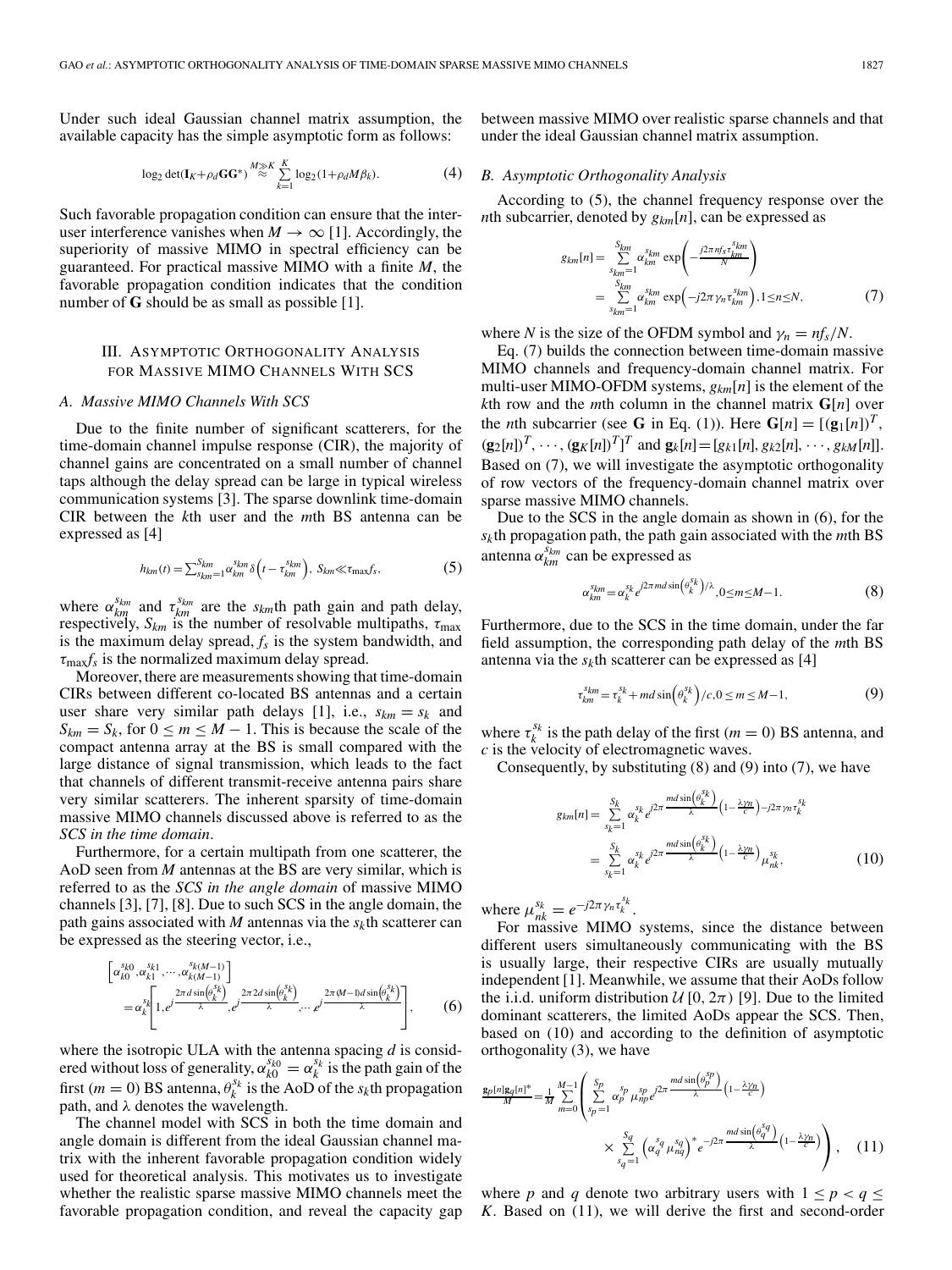moments of  $\mathbf{g}_p[n]\mathbf{g}_q[n]^*/M$ . Taking the statistical expectation of (11) with respect to AoDs, we obtain

$$
E_{\theta}\left\{\mathbf{g}_{p}[n]\mathbf{g}_{q}[n]^*/M\right\}
$$
\n
$$
= \frac{1}{M} \sum_{m=0}^{M-1} \sum_{sp=1}^{s_{p}} \alpha_{p}^{sp} \mu_{sp}^{\frac{s_{p}}{2}} \frac{1}{\theta} e^{j2\pi} \frac{m d \sin\left(\theta_{p}^{sp}\right)}{\lambda} \left(1 - \frac{\lambda \gamma_{n}}{c}\right) d\theta_{p}^{sp}
$$
\n
$$
\times \sum_{sq=1}^{s_{q}} \left(\alpha_{q}^{s_{q}} \mu_{nq}^{s_{q}}\right)^{*} \frac{1}{2\pi} \int_{0}^{2\pi} e^{-j2\pi} \frac{m d \sin\left(\theta_{q}^{s_{q}}\right)}{\lambda} \left(1 - \frac{\lambda \gamma_{n}}{c}\right) d\theta_{q}^{s_{q}}
$$
\n
$$
= \sum_{sp=1}^{S_{p}} \sum_{s_{q}=1}^{S_{q}} z_{sp}^{sp} \left(z_{sq}^{s_{q}}\right)^{*} \frac{1}{M} \sum_{m=0}^{M-1} J_{0}\left(2\pi \frac{md}{\lambda} \left(1 - \frac{\lambda \gamma_{n}}{c}\right)\right)^{2}
$$
\n
$$
= \frac{\nu_{pqn}}{M} \sum_{m=0}^{M-1} J_{0}(am)^{2}, \qquad (12)
$$

where  $E_{\theta} \{\cdot\}$  represents the expectation operator for random variables (RVs)  $\{\theta_p^{s_p}\}_{s_p=1}^{S_p}$  and  $\{\theta_q^{s_q}\}_{s_q=1}^{S_q}$  subjected to the i.i.d.  $U[0, 2\pi)$ ,  $J_0(\cdot)$  is the zero-order Bessel function of the first kind with the definition  $J_0(x) = \frac{1}{2\pi} \int_0^{2\pi} e^{\pm jx \sin \theta} d\theta$  [10],  $z_{np}^{s_p} = \alpha_p^{s_p} \mu_{np}^{s_p}$ ,  $z_{nq}^{s_q} = \alpha_q^{s_q} \mu_{nq}^{s_q}, \ \ a = 2\pi \frac{d}{\lambda} \left( 1 - \frac{\lambda \gamma_n}{c} \right), \ \ \text{and} \ \ \ \nu_{pqn} = \sum_{s_p=1}^{S_p} \sum_{s_q=1}^{S_q}$  $a = 2\pi \frac{1}{\lambda} \left(1 - \frac{1}{c}\right)$ , and  $v_{pqn} = \sum_{s_p=1}^{s} \sum_{s_q=1}^{s_q}$  $\alpha_p^{s_p} \mu_{np}^{s_p} (\alpha_q^{s_q} \mu_{nq}^{s_q})^*$ . Besides, due to  $f_c \gg f_s$  in typical massive MIMO systems, we have  $\frac{\lambda y_n}{c} = \frac{n f_s}{N f_c} \ll 1$  for  $1 \le n \le N$  and  $a > 0$ , where  $f_c$  is the carrier frequency. According to (12), the first-order moment of  $\mathbf{g}_p[n]\mathbf{g}_q[n]^*/M$  can be expressed as

$$
E\left\{\frac{\mathbf{g}_p[n]\mathbf{g}_q[n]^*}{M}\right\} = E_\alpha \left\{ E_\theta \left\{\frac{\mathbf{g}_p[n]\mathbf{g}_q[n]^*}{M} \right\} \right\} = \frac{E_\alpha \{v_{pqn}\}\sum\limits_{m=0}^{M-1} J_0(am)^2}{M},\tag{13}
$$

where  $E\{\cdot\}$  is the expectation operator for all RVs,  $E_\alpha\{\cdot\}$  is the expectation operator for RVs  $\{\alpha_p^{s_p}\}_{s_p=1}^{S_p}$  and  $\{\alpha_q^{s_q}\}_{s_q=1}^{S_q}$ , and path gains and AoDs are mutually independent.

Since the large-scale channel fading has no impact on the asymptotic orthogonality of channel vectors, without loss of generality, we consider channels with normalized energy, i.e.,  $\sum_{s_p=1}^{S_p} |\alpha_p^{s_p}|^2 = 1$  and  $\sum_{s_q=1}^{S_q} |\alpha_q^{s_q}|^2 = 1$ . Then we have  $|v_{pqn}| \leq \sum_{n=1}^{S_p}$  $\sum_{s_p=1}^{S_p} \sum_{s_q=1}^{S_q}$ *sq*=1  $\left| \alpha_p^{sp} \mu_{np}^{sp} \right|$  $\begin{array}{c} \n\end{array}$  $\left(\alpha_q^{sq} \mu_{nq}^{sq}\right)^* \geq \sqrt{S_p S_q},$ (14)

where the second inequality utilizes the Cauchy-Schwarz inequality [10].

Consequently, based on the discussion above, as well as the boundedness  $(|J_0(x)| < 1$  for  $x > 0$ ) and the delay of  $J_0(x)$ boundedness  $(|J_0(x)| < 1$  for  $x > 0$  and the delay of proportional to  $1/\sqrt{x}$  when  $x > 0$  increases [10], we have

$$
\lim_{M \to \infty} \left| E \left\{ \frac{\mathbf{g}_p[n] \mathbf{g}_q[n]^*}{M} \right\} \right| = \lim_{M \to \infty} \frac{\left| E_\alpha(\nu_{pqn}) \right| \sum_{m=0}^{M-1} J_0(am)^2}{M}
$$
\n
$$
\leq \lim_{M \to \infty} \frac{E_\alpha \left\{ |\nu_{pqn}| \right\}_{m=0}^{M-1} J_0(am)^2}{M}
$$
\n
$$
\leq \sqrt{S_p S_q} \lim_{M \to \infty} \frac{\sum_{m=0}^{M-1} J_0(am)^2}{M} = 0,
$$
\n(15)

where the first inequality is based on Jensen's inequality.

Moreover, we investigate the second-order moment of  $\mathbf{g}_p[n]\mathbf{g}_q[n]^*/M$ , namely,

$$
\text{var}\left\{\frac{\mathbf{g}_p[n]\mathbf{g}_q[n]^*}{M}\right\} = E\left\{\frac{|\mathbf{g}_p[n]\mathbf{g}_q[n]^*|^2}{M^2}\right\} - E\left\{\frac{\mathbf{g}_p[n]\mathbf{g}_q[n]^*}{M}\right\}^2,\tag{16}
$$

where var $\{\cdot\}$  is the variance of a RV. Furthermore, we have

$$
\frac{|\mathbf{g}_p[n]\mathbf{g}_q[n]^*|^2}{M^2} = \frac{\sum_{m=0}^{M-1} \sum_{sp=1}^{Sp} \sum_{sq=1}^{Sp} \sum_{sqp}^{j} amsin(\theta_p^{sp}) \left(\sum_{sqq}^{s} amsin(\theta_q^{sp})\right)^*}{M}
$$
\n
$$
\frac{M-1}{\sum_{m'=0}^{Sp} \sum_{s'p}^{Sp} \sum_{s'qq}^{s'q} amsin(\theta_q^{sf}) \left(\sum_{s'p}^{s'q} amsin(\theta_p^{sf})\right)^*}{M}
$$
\n
$$
\times \frac{M}{\sum_{s'p}^{m'=g} \sum_{s'pq}^{Sp} \sum_{s'qq}^{j} amsin(\theta_q^{sf}) \left(\sum_{s'p'q}^{s'q} amsin(\theta_p^{sf})\right)^*}{M}, \quad (17)
$$

and we can obtain its expectation for AoDs as follows:

$$
E_{\theta}\left\{\frac{|g_{p}[n]g_{q}[n]^*|^2}{M^2}\right\} = \frac{1}{M^2} \sum_{m=0}^{M-1} \sum_{m'=0}^{M-1} \left\{\sum_{sp=1}^{Sp} \sum_{s=1}^{Sq} \left|z_{np}^{sp}\right|^2 \left|z_{nq}^{s} \right|^2 J_0(a(m-m'))^2 + \sum_{sp=1}^{Sp} \sum_{s=1}^{Sq} \sum_{s'=1}^{Sq} \sum_{s'_{q'}=1, s'_{q'} \neq s'_{q}} \left|z_{np}^{sp}\right|^2 \left(z_{nq}^{s} \right)^* z_{nq}^{s} J_0(a(m-m')) J_0(am) J_0(am') + \sum_{s=1}^{Sq} \sum_{s=p=1}^{Sp} \sum_{s'_{p}=1, s'_{p'} \neq s'_{p}} \left|z_{nq}^{sq}\right|^2 \left(z_{np}^{s'} \right)^* z_{np}^{s} J_0(a(m'-m)) J_0(am) J_0(am') + \sum_{s=p=1}^{Sp} \sum_{s'_{p}=1, s'_{p'} \neq s_{p}}^{Sq} \sum_{s'_{q}=1, s'_{q'} \neq s_{q}}^{Sq} \left(z_{np}^{s'} \right)^* z_{np}^{s} J_0(a(m')^{2} J_0(am')^2 \right\}.
$$
\n(18)

Similar to (14), we can get the following inequality:

$$
E\left\{\frac{|g_p[n]g_q[n]^*|^2}{M^2}\right\}
$$
  
=  $E_{\alpha}\left\{E_{\theta}\left\{\frac{|g_p[n]g_q[n]^*|^2}{M^2}\right\}\right\} \le \frac{1}{M^2} \sum_{m=0}^{M-1} \sum_{m'=0}^{M-1}$   

$$
\left\{J_0(a(m-m'))^2 + (S_q+S_p-2)J_0(a(m-m'))\right\}
$$
  

$$
\times J_0(am)J_0(am') + (S_p-1)(S_q-1)J_0(am)^2J_0(am')^2.
$$
 (19)

Similar to (13) and (15), we can further obtain

$$
\lim_{M \to \infty} E\left\{ \frac{\left| \mathbf{g}_p[n] \mathbf{g}_q[n]^* \right|^2}{M^2} \right\} = \lim_{M \to \infty} E_\alpha \left\{ E_\theta \left\{ \frac{\left| \mathbf{g}_p[n] \mathbf{g}_q[n]^* \right|^2}{M^2} \right\} \right\} = 0. \tag{20}
$$

Then we have  $\lim_{M \to \infty} \text{var}\{\mathbf{g}_p[n]\mathbf{g}_q[n]^*/M\} = 0$  by substituting (15) and (20) into (16). Consequently, the asymptotic orthogonality of row vectors of the channel matrix **G**[*n*] is proven.

It should be pointed out that we can further exploit the statistical characteristics of path gains to simplify (13) and (16). Specifically, if we consider the *S<sub>k</sub>*-path channels with  $\left\{\alpha_k^{s_k}\right\}_{s_k=1}^{S_k}$ following the i.i.d.  $CN(0, 1/S_k)$ , we have  $E\left\{\sum_{s_k=1}^{S_k} |\alpha^{s_k}|^2\right\} =$ 1,  $E_{\alpha}\{v_{pqn}\} = 0$ ,  $E\{z_{np}^{s_p}\} = 0$ , and  $E\{z_{nq}^{s_q}\} = 0$ . Therefore, (13) and (16) can be further expressed as

$$
E\{\mathbf{g}_p[n]\mathbf{g}_q[n]^*/M\} = \sum_{m=0}^{M-1} J_0(am)^2 E_\alpha\{v_{pqn}\}/M=0,
$$
 (21)

$$
\text{var}\{\mathbf{g}_p[n]\mathbf{g}_q[n]^*/M\} = E_{\alpha} \Big\{ E_{\theta} \Big\{ |\mathbf{g}_p[n]\mathbf{g}_q[n]^*|^2 / M^2 \Big\} \Big\}
$$

$$
= \sum_{m=0}^{M-1} \sum_{n'=0}^{M-1} J_0 \big(a(m-m')\big)^2 / M^2. \tag{22}
$$

## IV. NUMERICAL RESULTS

In simulations, the widely adopted ULA at the BS was considered, system carrier was  $f_c = 2$  GHz, system bandwidth  $\text{was}/s = 10 \text{ MHz}$ , the OFDM size was  $N = 4096$ , and the guard interval length was  $N_g = \tau_{\text{max}} f_s = 64$  to combat the maximum